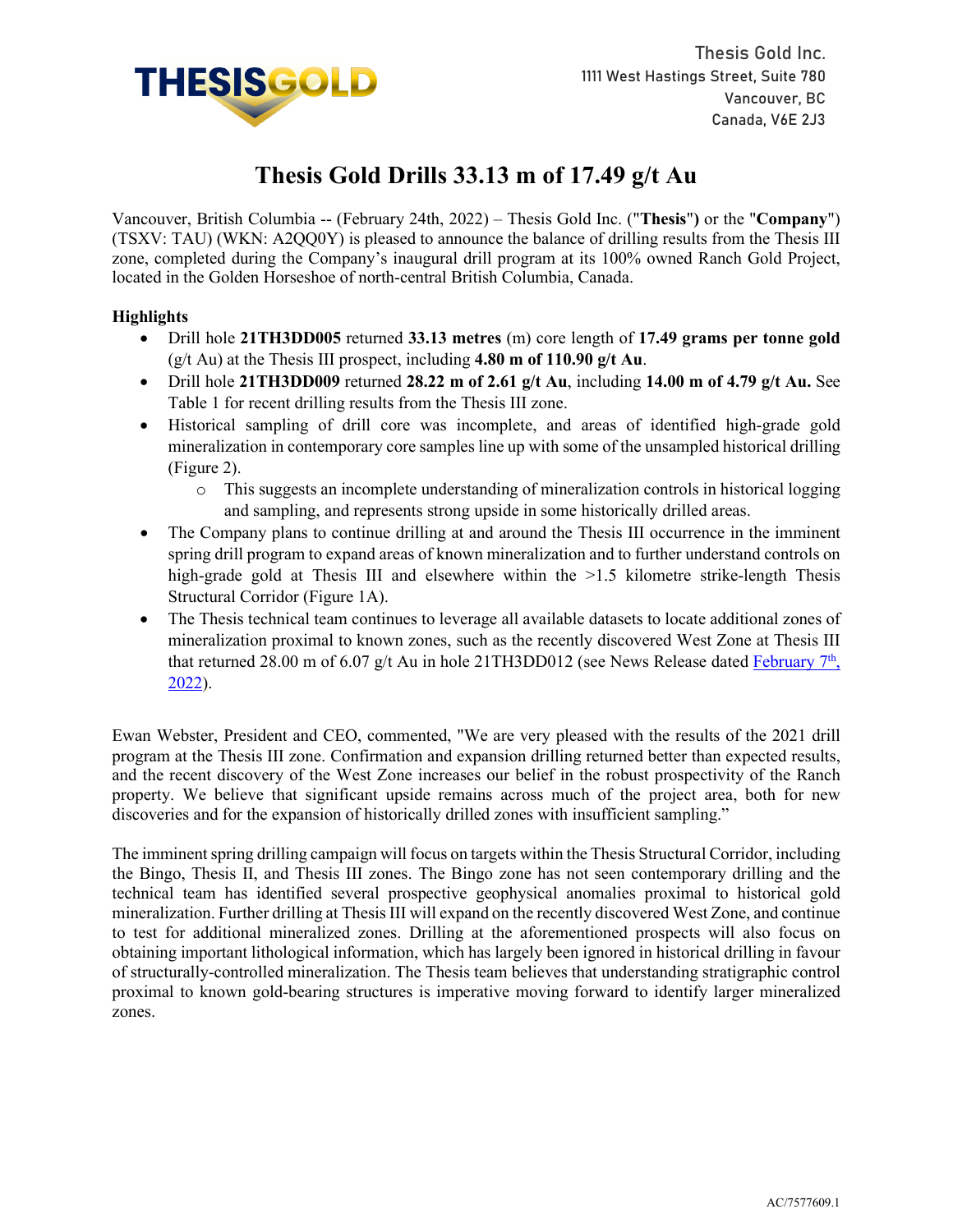

| <b>Drillhole</b> |       | From (m) | To (m) | Interval (m)* | Au (g/t) |
|------------------|-------|----------|--------|---------------|----------|
| 21TH3DD004       |       | 18.64    | 34.10  | 15.46         | 0.28     |
| 21TH3DD005       |       | 21.00    | 54.13  | 33.13         | 17.49    |
|                  | incl. | 24.87    | 47.00  | 22.13         | 25.84    |
|                  | incl. | 37.00    | 41.80  | 4.80          | 110.90   |
| 21TH3DD008       |       | 15.30    | 41.66  | 26.36         | 1.60     |
|                  | incl. | 15.30    | 31.00  | 15.70         | 2.13     |
|                  | incl. | 15.30    | 18.50  | 3.20          | 4.44     |
| 21TH3DD009       |       | 4.78     | 33.00  | 28.22         | 2.61     |
|                  | incl. | 9.00     | 28.00  | 19.00         | 3.71     |
|                  | incl. | 14.00    | 28.00  | 14.00         | 4.79     |
|                  | incl. | 17.00    | 23.13  | 6.13          | 8.48     |
| 21TH3DD014       |       | 9.12     | 27.00  | 17.88         | 1.48     |
|                  | incl. | 14.00    | 26.00  | 12.00         | 1.81     |
| 21TH3RC001       |       | 0.00     | 12.19  | 12.19         | 1.36     |
|                  | incl. | 6.10     | 10.67  | 4.57          | 2.12     |
|                  | and   | 48.77    | 102.11 | 53.34         | 0.90     |
|                  | incl. | 57.91    | 60.96  | 3.05          | 8.18     |
|                  | incl. | 79.25    | 82.30  | 3.05          | 1.46     |
| 21TH3RC002**     |       | 0.00     | 19.81  | 19.81         | 0.61     |
|                  | incl. | 7.62     | 18.29  | 10.67         | 0.97     |
|                  | incl. | 7.62     | 12.19  | 4.57          | 1.32     |
| 21TH3RC003**     |       | 1.52     | 39.62  | 38.10         | 0.56     |
|                  | incl. | 7.62     | 16.76  | 9.14          | 1.00     |
| 21TH3RC004***    |       | 18.29    | 35.05  | 16.76         | 0.78     |
|                  | and   | 54.86    | 70.10  | 15.24         | 2.91     |
|                  | incl. | 65.53    | 70.10  | 4.57          | 8.79     |

**Table 1:** Drill core assay results from the Thesis III Zone.

\*Intervals are core-length. True width is estimated between 70-90% of core length.

\*\*Holes abandoned before target depth due to poor ground conditions.

\*\*\*Hole abandoned before target depth. Final interval recovered contained visible gold.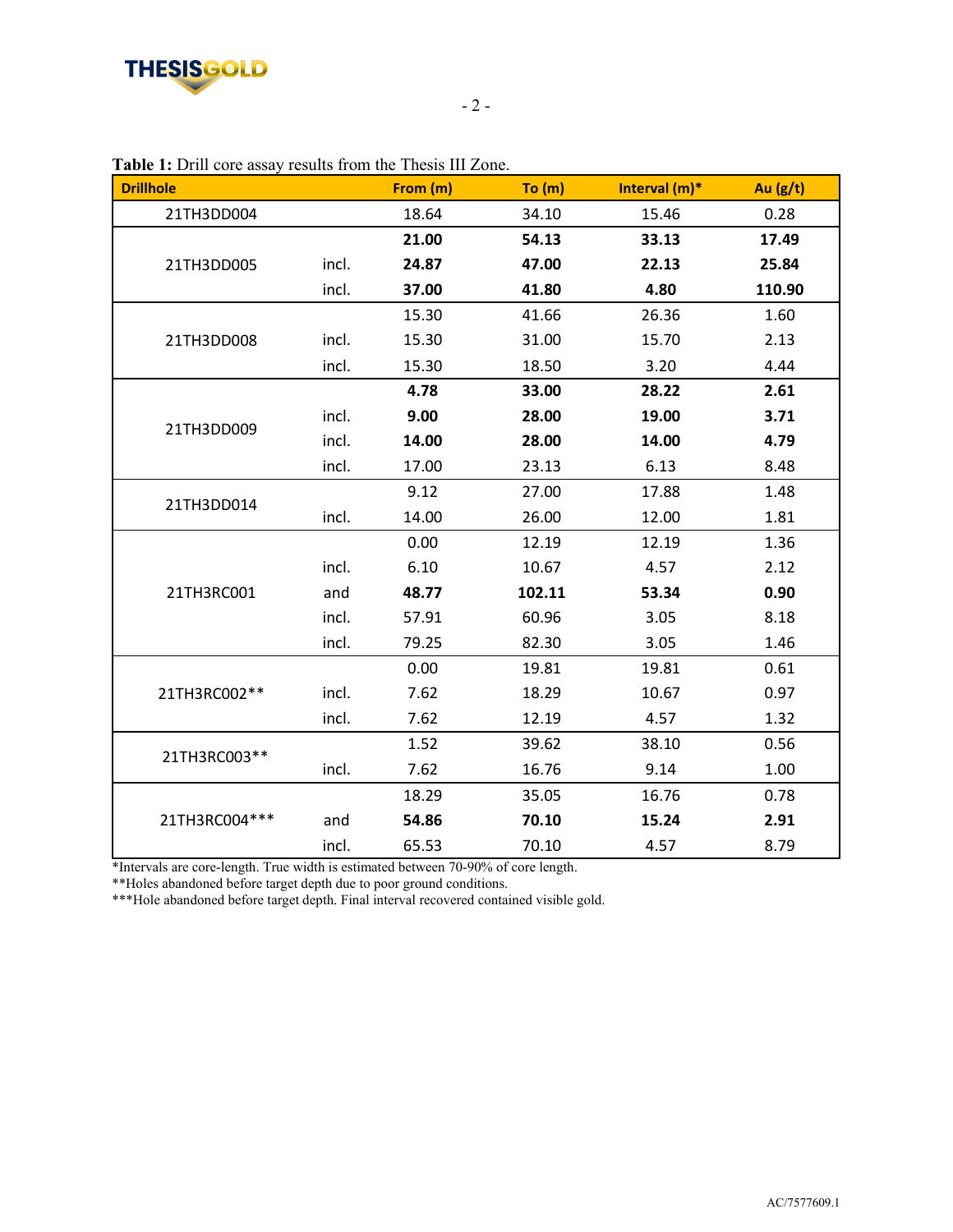



Zone footprint

**Figure 1:** A. Thesis Structural Corridor with gold occurrences and ground magnetics (RMI) underlay. B. Plan map with 2021 and historical drill collars, and approximate surface expression of the mineralized zones.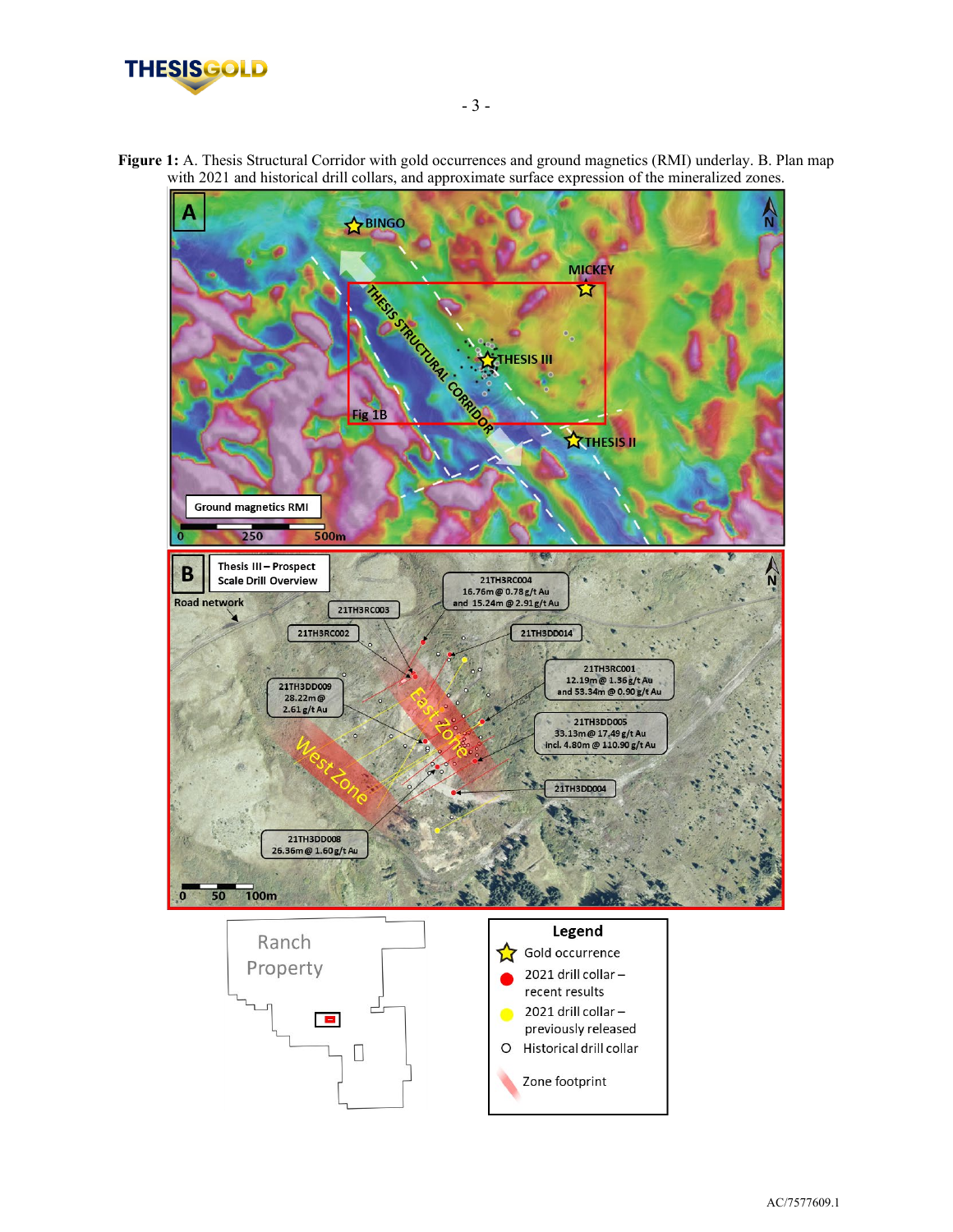



**Figure 2:** Cross-section including 21TH3DD005 showing logged alteration with gold assay histograms.

- 4 -

#### **Quality Assurance and Control**

Results from samples were analyzed at ALS Global Laboratories (Geochemistry Division) in Vancouver, Canada (an ISO/IEC 17025:2017 accredited facility). The sampling program was undertaken by Company personnel under the direction of Rob L'Heureux, P.Geol. A secure chain of custody is maintained in transporting and storing of all samples. Gold was assayed using a fire assay with atomic emission spectrometry and gravimetric finish when required (+10 g/t Au). Drill intervals with visible gold were assayed using metallic screening. Rock chip samples from outcrop/bedrock are selective by nature and may not be representative of the mineralization hosted on the project.

The technical content of this news release has been reviewed and approved by Michael Dufresne, M.Sc, P.Geol., P.Geo., a qualified person as defined by National Instrument 43-101.

On behalf of the Board of Directors **Thesis Gold Inc.**

*"Ewan Webster"*

Ewan Webster Ph.D., P.Geo. President, CEO, and Director